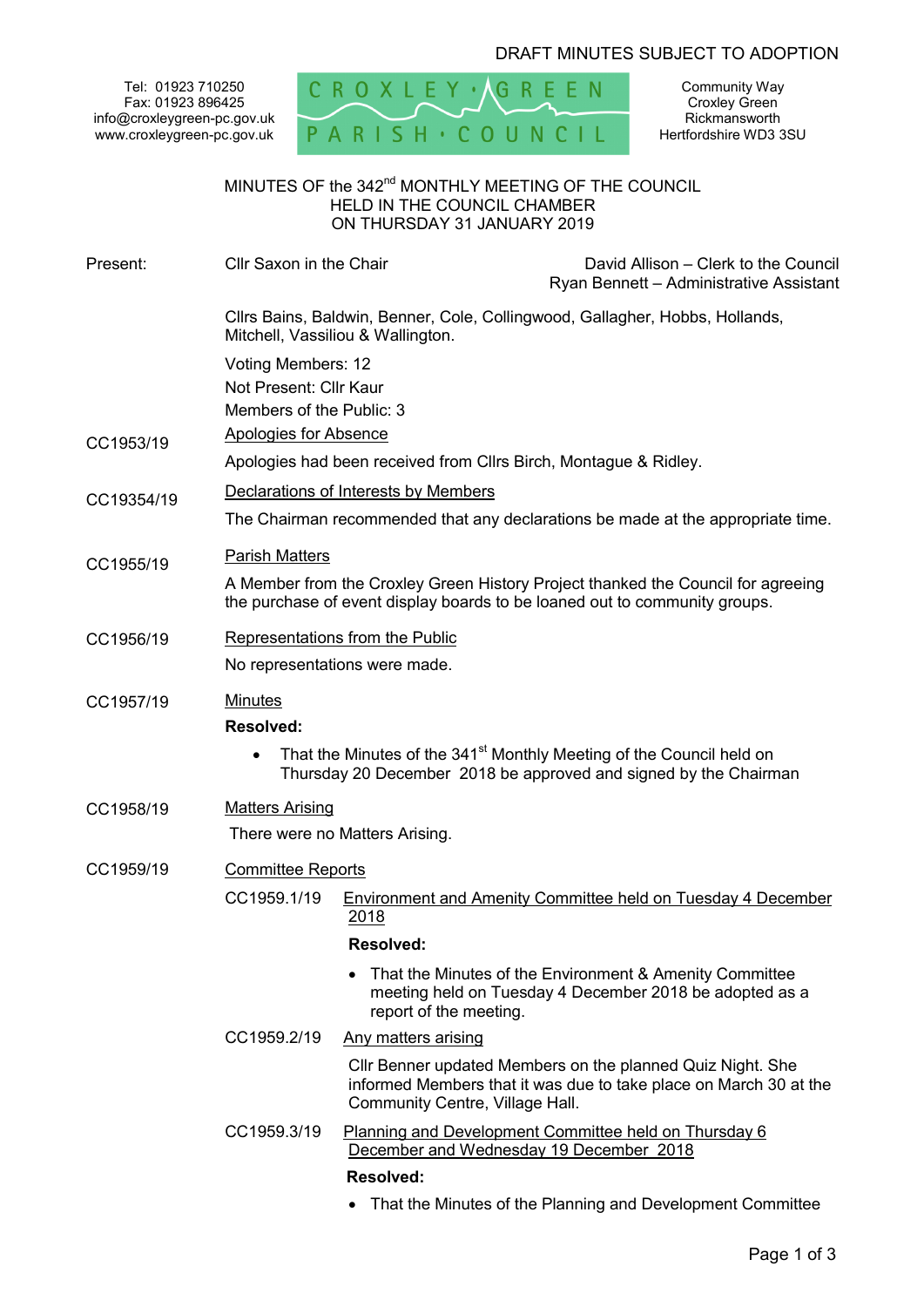meeting held on Thursday 6 December and to note that the meeting scheduled for Wednesday 19 December 2018 was cancelled.

CC1959.4/19 Any matters arising

There were no matters arising.

CC1959.5/19 Finance and Administration Committee held on Thursday 13 December 2018

#### **Resolved:**

- That the Minutes of the Finance & Administration Committee of Thursday 13 December 2018 be adopted as a report of the meeting.
- CC1959.6/19 Any matters arising

There were no matters arising.

## CC1960/19 Standing Orders & Financial Regulations

Members reviewed the updated Standing Orders as supplied with the Agenda. Due to the length and complexity of the document and following comments from Members it was decided that the Standing Orders & Financial Regulations would not be updated at this time. The item will be deferred until the Council meeting of February 28.

## CC1961/19 Planning for 2019 Council Elections

Cllr Gallagher updated Members on the progress made by the 2019 Election working party. He informed Members that an open evening had been scheduled for March 12 which would allow members of the public to come along to the office and have a chat with the Councillors informally about being a Cllr at Croxley Green Parish Council. He added the working party intended to send a leaflet round to every household encouraging residents to stand for election. He drew Members attention to the list of items outlined in the Supporting Paper which the working party were looking to achieve. Cllrs were all in favour of the proposals.

## **Resolved:**

• That Council approves the proposed programme of actions and expenditure of up to £1,500 to cover any necessary costs to encourage people to stand for election to the Parish Council in 2019.

## CC1962/19 Council Policy on Holding and Managing Reserves

Cllr Cole drew Members attention to the Supporting Paper which was supplied with the Agenda. He informed Members that the policy codifies the existing practice of the Council and allows the Council to be more open and transparent with its residents.

# **Resolved**

• That Council adopts the policies set out in this paper.

# CC1963/19 Clerk Recruitment

Cllr Mitchell gave a verbal update to Members on the ongoing recruitment of a new Clerk to the Council. He informed Members that an advert had been published and been placed on the Council website. There were also arrangements for the post to be advertised in the Watford Observer and their online recruitment portal.